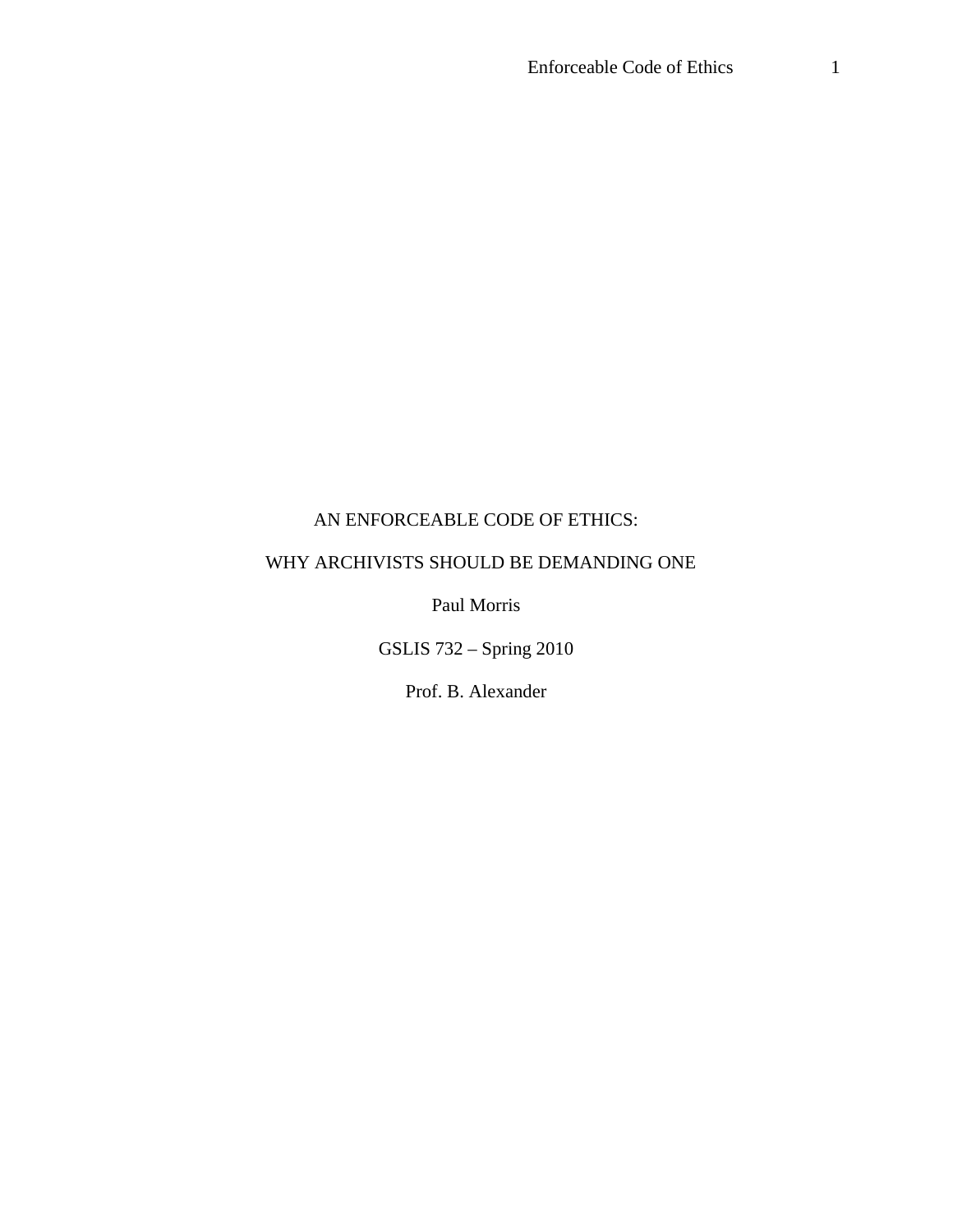In this paper, I am stating the case for archivists to clamor for an enforceable code of ethics. I first try to set forth the scope of what archives are and what archivists do, including the task they are claiming as the guardian of social memory. I then briefly examine what ethics are and the functions served by codes of ethics. I next explore the development of archival codes of ethics. I then state the case for archivists as a profession to clamor for an enforceable code of ethics. The thrust of my argument is that given archivists' desire to be the guardian, and perforce the shaper, of society's memory, an enforceable code of ethics is a required both for archivists recognition and relations among themselves of their identity as a profession and for the general public's entrusting archivists with the responsibilities they are claiming..

### Background

## *Archives and Archivists*

What are archives and what roles do archivists fulfill are questions that are at best poorly understood by the general public, and may even receive murky and conflicting answers within the profession. Part of the confusion arises from the overlap of functions archivists perform with the roles of other professionals who provide access to, and understanding of information: librarians, curators, historians and even records managers. One of the ways of differentiating between the work of archivists and that of librarians has been the notion that archivists deal with unpublished works and librarians handle published works. While this might have been a practical starting point in the past, there are unavoidable weaknesses in this method of distinguishing the two fields. First, archival collections encompass more than the writings of an individual or organization; they include items which have been acquired in the course of daily activity including books and other published materials. Second, as examined further below,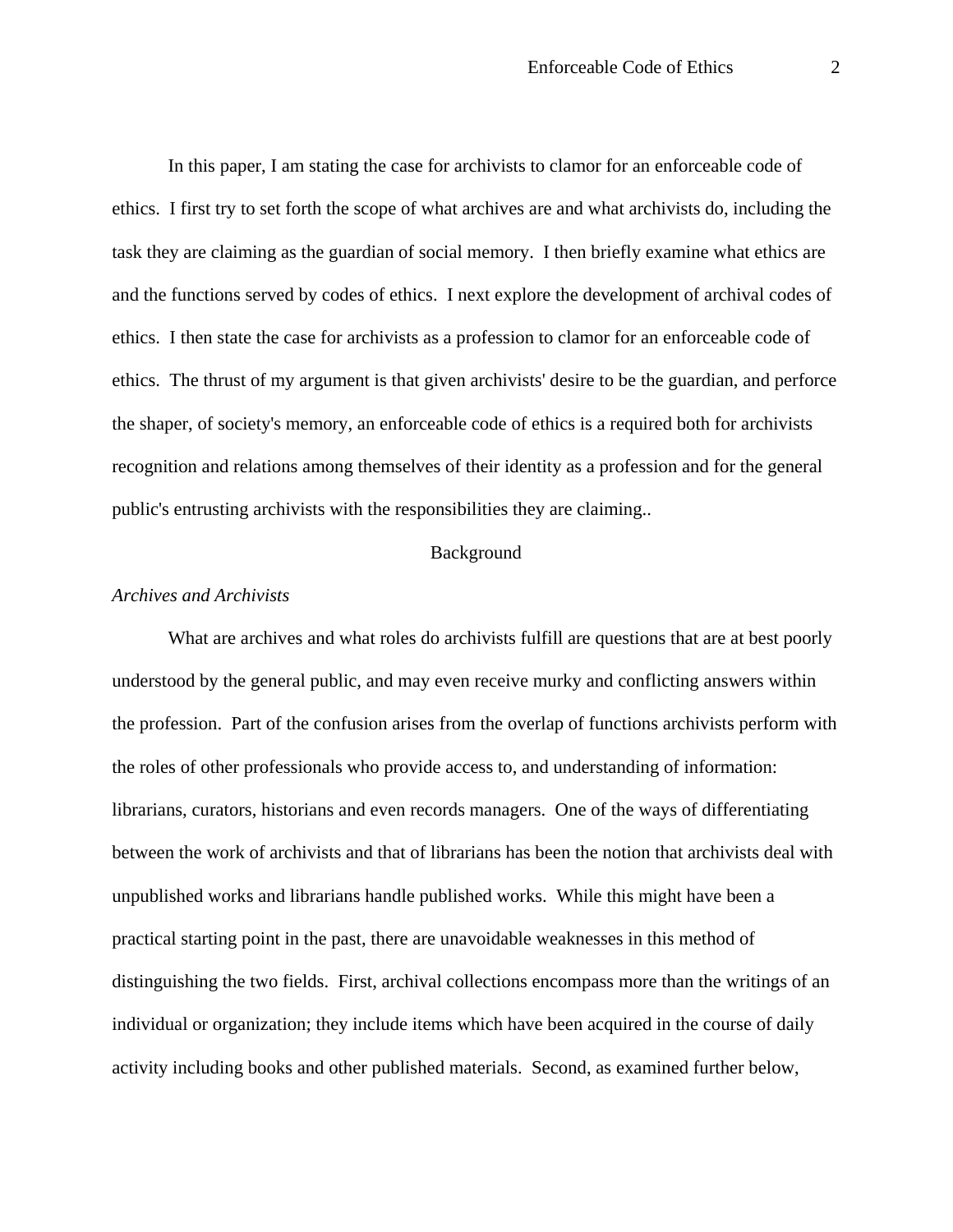technology has advanced and the definition of publishing in a world of personal computers, the internet, email, blogs, wikis, tweeting and digitization has ballooned far beyond the traditional notions of books and periodicals. There also are no bright line delineations distinguishing the materials each of these groups handles – when is a group of materials an "archives" and when is it a "special collection"? Adding to the ambiguity is the fact that in addition to facilities called archives and repositories, libraries, museums and research centers also frequently maintain some of their materials in what are identified as "archives."

Cox and O'Toole (2006) attempt to bring some clarity to the conception of what archives are, putting forward the notion that, contrary to the popular perception that archives refers to "old stuff," they are valuable records that have "content, meaning and enduring usefulness." This provides a basis for understanding, but requires a further look at what records are. Records, recorded information, which originally referred to written records, has expanded with our technology to incorporate typewritten materials, audio recordings, computer printouts and today might include images on computer screens and information which exists ephemerally as electrical impulses stored in digital formats, lacking the physical characteristics one normally associates with records. As noted above, a further layer of complexity is added since archives, in addition to writings, also include artifacts which, although not records in the ordinary usage of the term, should be viewed as records for archival purposes. All of these different forms can be a part of the materials today referred to as archives. Summing up, an archives can be thought of as a collection of the records of a person or group "with an array of values that mandate their continuing maintenance." (Cox  $& O'Toole$ , p. xii)

Archivists work with archives. According to Cox and O'Toole (2006), archivists use their talents first to save the permanently valuable records of individuals and groups, then to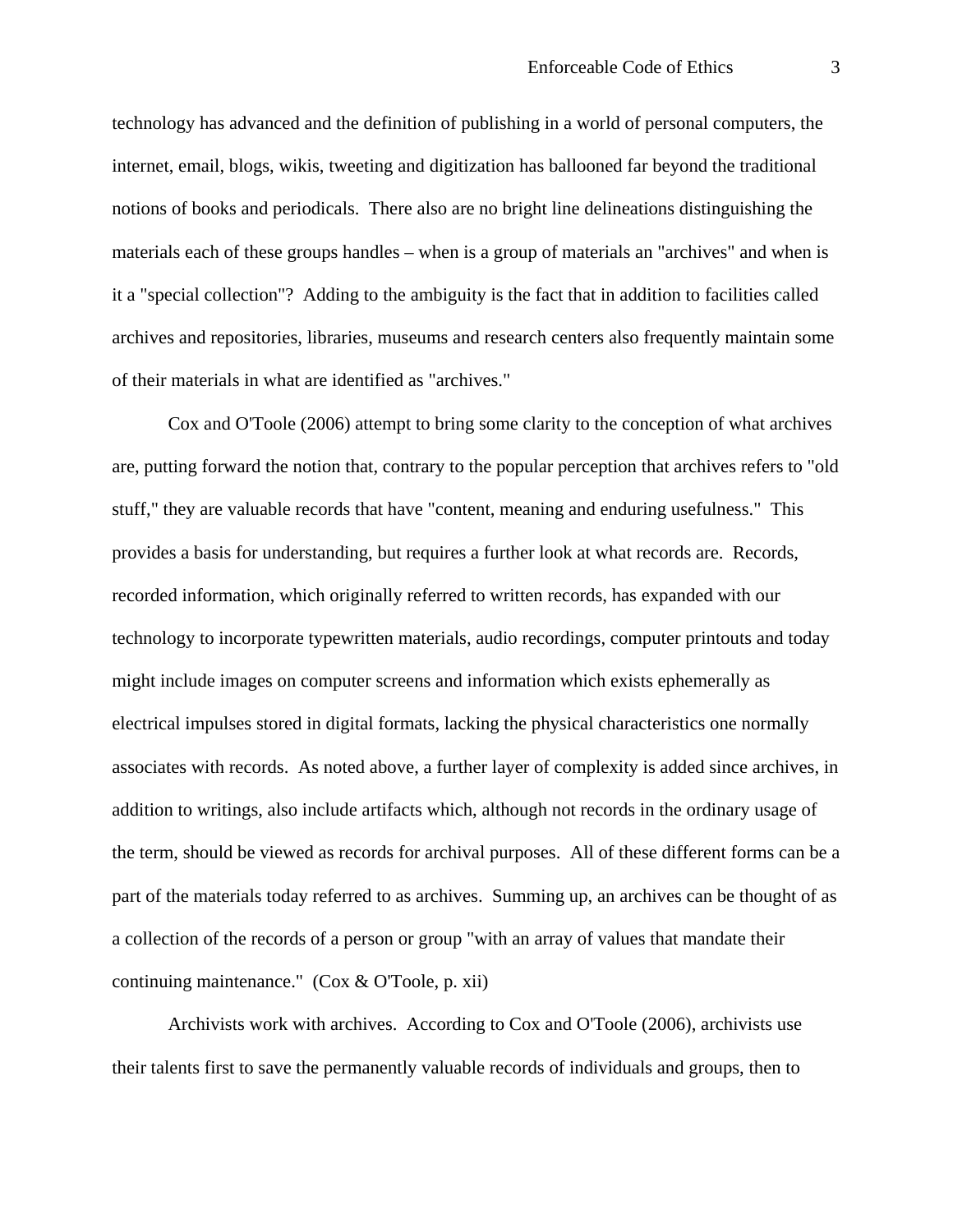organize those records in a systematic and coherent way and finally (and most importantly) to make those records and the information they contain available. This description oversimplifies the role archivists play in today's world, but perhaps is a place to begin looking at the historical duties performed by archivists. Until relatively recently, the prevailing idea was to save everything. With the explosion in growth of records, it is now widely recognized that not everything can be saved, leading to selection as an essential element of the archivist's job.

The archival profession emerged from the growth of the historical profession at the end of the nineteenth century and the concurrent emergence of a concern for taking care of the sources of history. (Cox & O'Toole, 2006) Another surge of growth occurred in the 1930s with the establishment of the National Archives and the creation of the Society of American Archivists. There was also increased interest in archiving in the library world, primarily in the areas of preservation and conservation.

Today, archivists select, arrange, preserve and provide access to materials. Archivists are increasingly claiming the role of protector of society's memory. As the body of professionals selecting what materials get saved, archivists are inescapably shifting their role from neutral presenters of information for others to interpret to being inextricably involved in the shaping of society's knowledge and understanding of itself. This is a responsibility which is growing in difficulty as new technologies speed the pace at which decisions must be made, eliminating time to develop perspective and evaluate context. To successfully take on these self-appointed tasks will require the trust and confidence of the public.

## *Ethics*

Ethics and morals are terms which are often used interchangeably; however, they have distinct, if subtle and related, meanings. Morals define personal character, while ethics refer to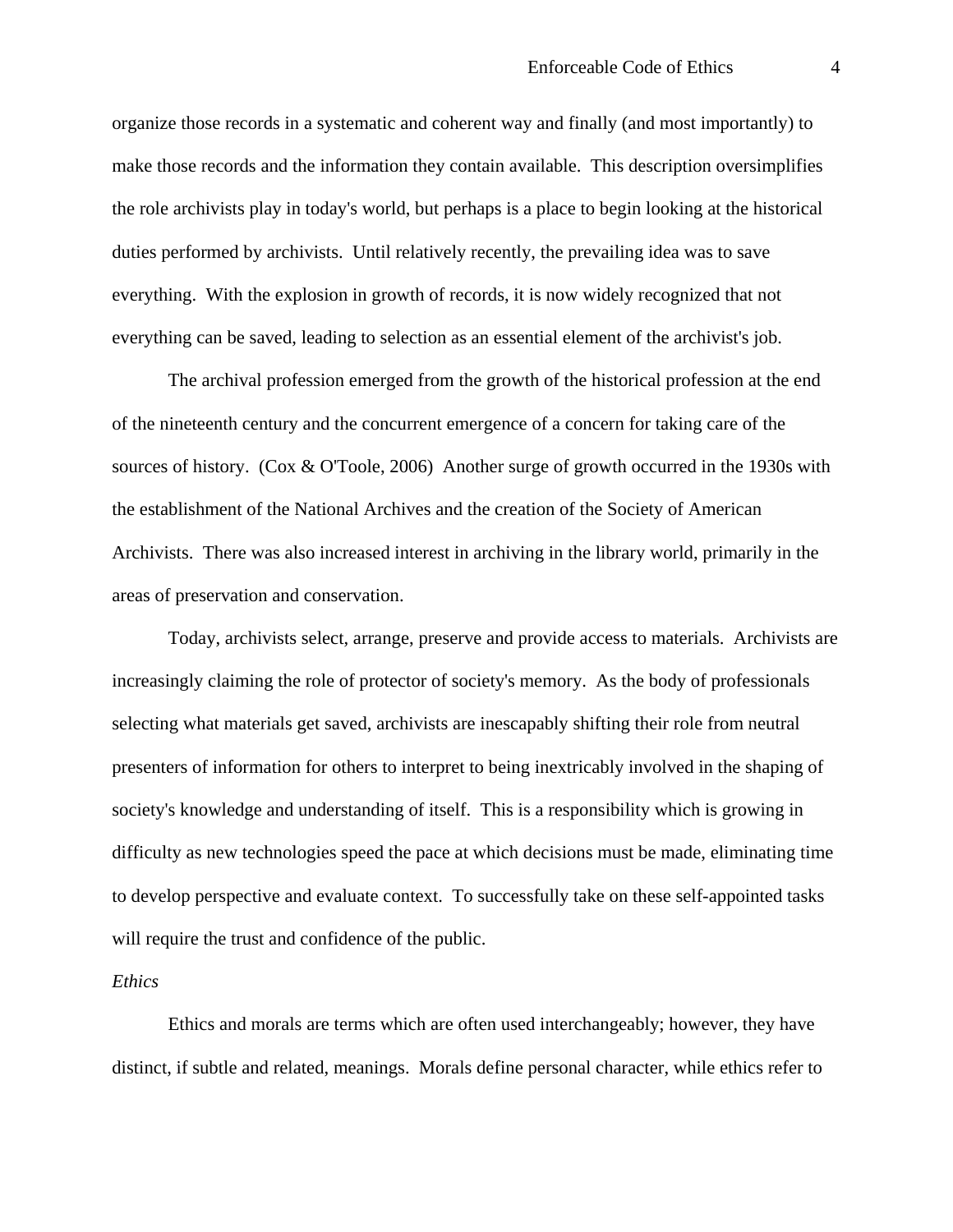the social system in which morals are applied. In other words, ethics point to standards or codes of behavior expected to be observed by members of a group. (Kayne, R. 2010) For purposes of this paper, the two relevant groups are archivists and the general public, each of which has expectations for how an individual archivist performs his duties.

Ethics have been variously defined as "the rules or standards governing the conduct of a person or the members of a profession," for example, medical ethics (American Heritage Dictionary, 2003) or "the rules of conduct recognized in respect to a particular class of human actions or a particular group, culture, etc.," such as medical ethics or Christian ethics (Dictionary.com, 2010). Dingwall (2004), pointing out that ethics is a field of philosophy, divides the subject into three branches, metaethics, normative ethics and applied ethics, with professional ethics focused on the latter two branches. Cyprus (2010, ¶1) clarifies this, using everyday language to note:

Business or professional ethics are standards or codes of conduct set by people in a specific profession. . . . People in a profession don't want to condone bad, dishonest or responsible behavior if it does occur by someone in their field. By setting out expected behaviors in the form of professional ethics, professionals work together to try to uphold a good reputation.

I will examine later in this paper where on the continuum of "profession" archivists fall, and the bearing a code of ethics plays in such placement. I also will explore how a code of ethics provides a foundation for a relationship with the general public, an essential requirement if we are to successfully take on our self-chosen task of preserving our society's collective memory and understanding of itself.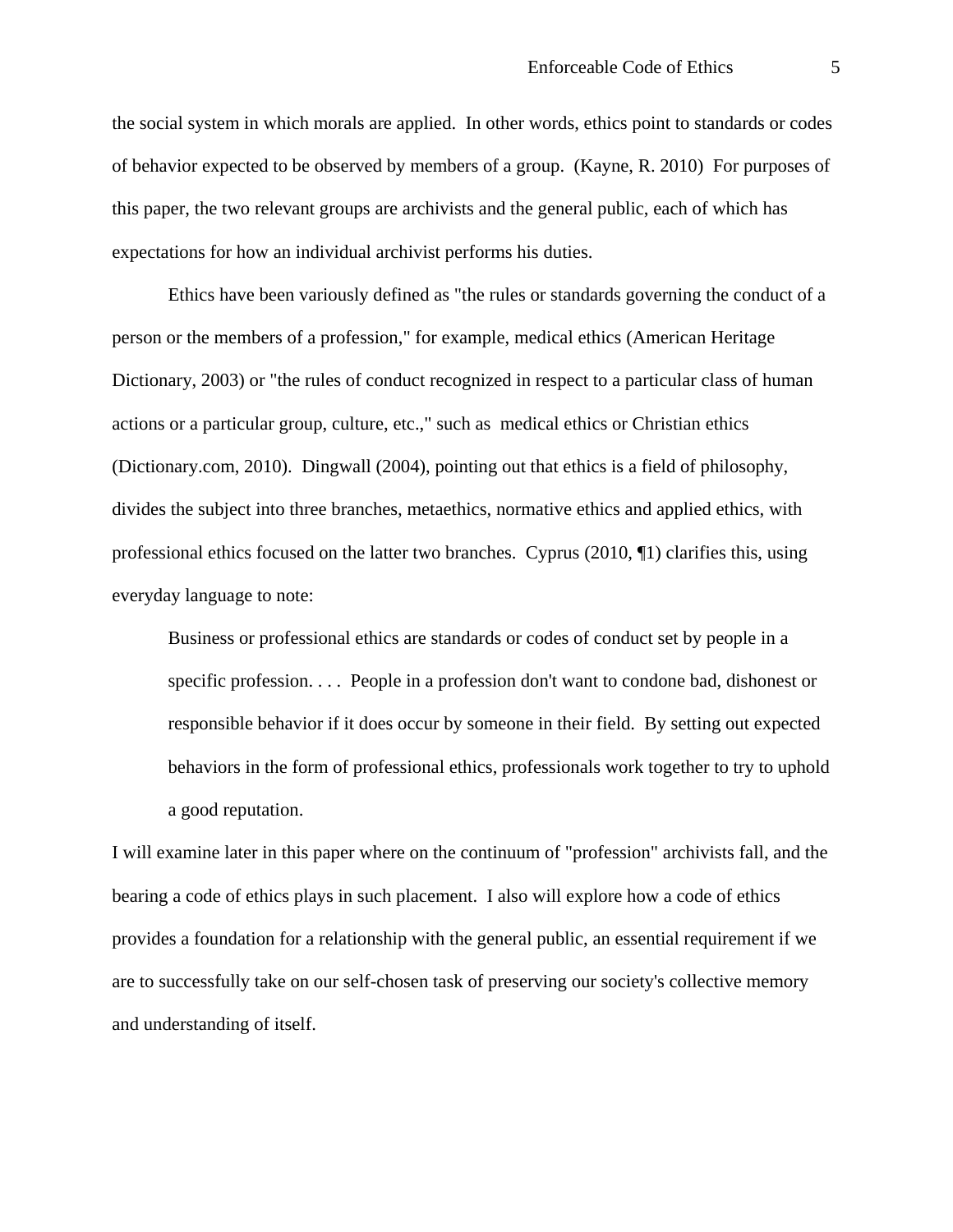## *Code of Ethics*

Ethics are co-extensive with the full range of human behavior. In order to establish the parameters of acceptable behavior for its members, a given group or organization will often codify the ethics applicable to its membership. A code of ethics is often defined as "a set of guidelines which are designed to set out acceptable behaviors for members of a particular group, association, or profession." (Smith, 2010, ¶1) Horn (1989) put it somewhat differently, pointing out that a code addresses the responsibilities unique to a profession. Organizations often chose to govern themselves with a code of ethics when handling sensitive issues such as investments or health care. A code of ethics can set a professional standard and increase confidence in an organization by providing outsiders with the framework of ethical guidelines that members of the organization commit to following in the course of doing their work. (Smith)

Codes of ethics perform an important function within a profession, allowing professionals to know what is expected of them and what standards they can rely on their peers to observe. Even more crucial, however, is the role a code of ethics has in providing a public face for a profession. Offering a glimpse of how professionals do their jobs, particularly when difficult choices must be made, codes of ethics are the foundation for establishing the necessary public trust for a profession to have its work the usefulness and necessity for the public good to be accepted, recognized and appreciated. This may be especially important for archivists, as the public is relatively unfamiliar with what archivists do and value provided to society by those activities.

Not all codes of ethics are the same. One way of dividing codes is by looking at whether they are prescriptive or aspirational. Prescriptive codes provide do's and don'ts, generally written as imperatives. Aspirational codes suggest the ideal results which should be targeted. Codes of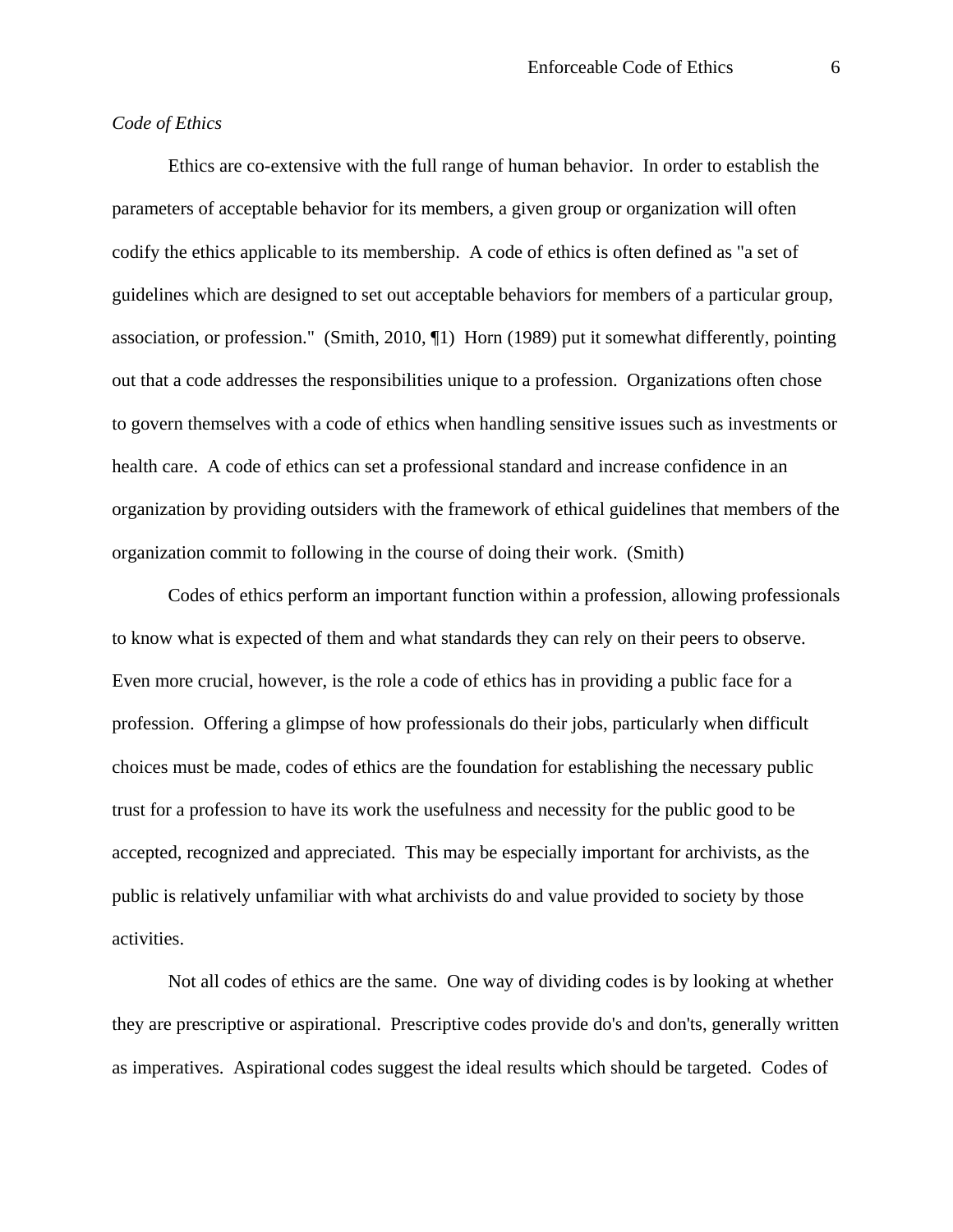ethics tend to be weighed in favor of one or approach or the other, rather than falling strictly within one camp or the other. In either case, a code of ethics is best viewed, and its value is enhanced, if it is viewed as a set of guidelines for dealing with difficult situations, rather than as a set of rules to be rigidly applied, as ethical issues are rarely black and white.

Another way to examine codes is to ask whether they are enforceable. The legal and medical professions are governed by codes of ethics which carry the force of law. Violations are subject to sanctions including loss of license and civil and criminal liabilities. Other professions and groups have codes which have varying degrees of penalties for violation. By way of example, there are a number of codes of ethics which have been promulgated for archivists but there is no legal requirement to adhere to any of them or punishment for violation. However, there can be financial or reputational consequences for failure to follow the principles contained within a code if it is required as a condition of employment or membership in a professional association.

#### *Archival Codes of Ethics*

The first formal code of ethics for the archival profession, "The Archivist's Code." was developed by the National Archives for use in the National Archives Inservice Training Program and printed in the *American Archivist* in 1955. (Horn, D.E., 1989) This served as the only written guidance for archivists in the United States for many years. Horn points out a number of weaknesses in The Archivist's Code. Noting that a professional code of ethics is not a collection of moral or legal requirements, he objects to the preachy tone, beginning with the introductory statement "The archivist has a moral obligation to society . . . ." He also objects to the number of negative strictures in the document, while admitting it does provide some guidance on professional judgments of archivists and touches all principal areas of archival work.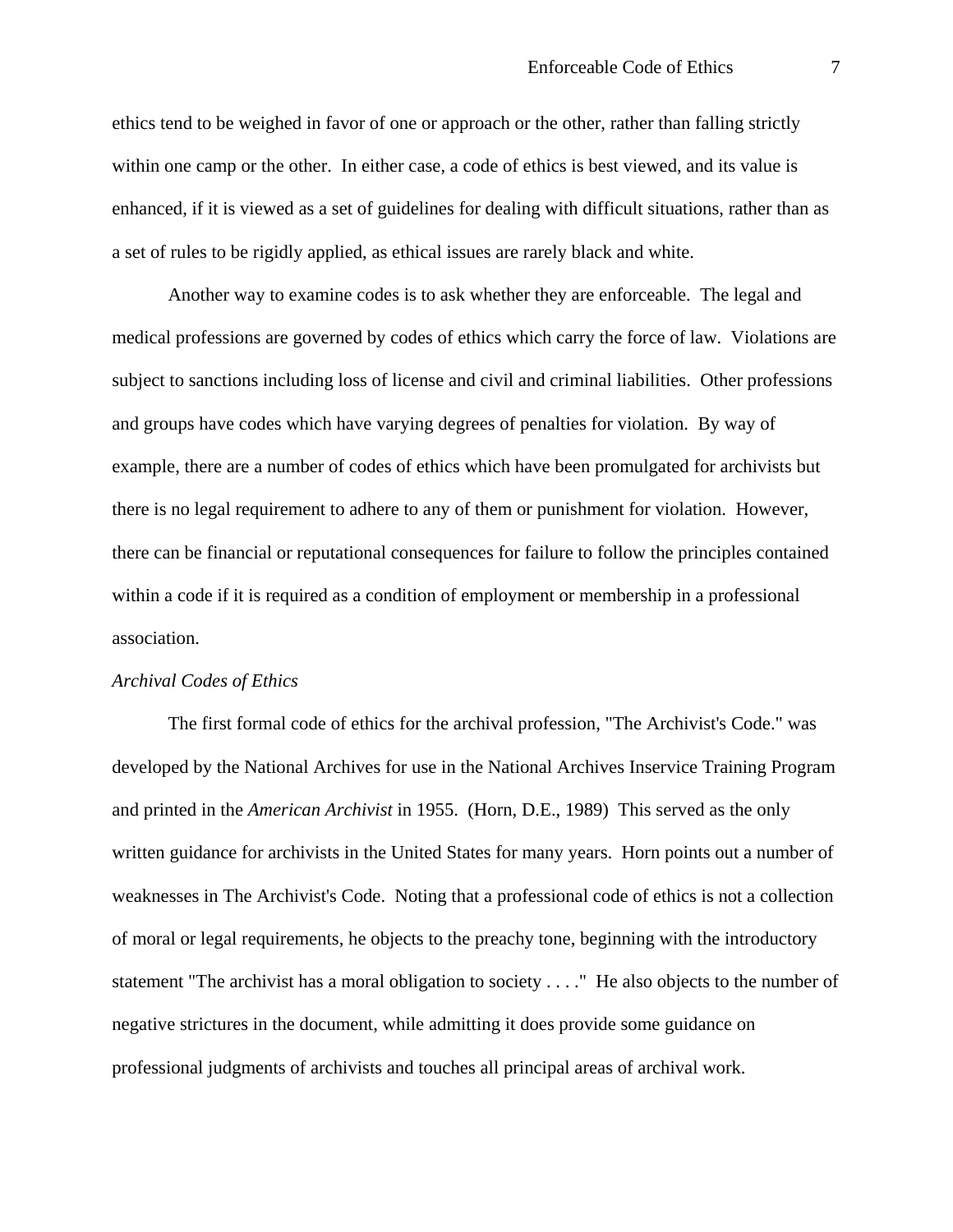The Society for American Archivists (SAA) approved its first official code of ethics in 1980. Comparing the SAA Code with "The Archivist's Code," Horn (1989) concluded that the new code did not reject the older code, but expanded it and extended its coverage into additional areas such as collecting policies.

The SAA Code was first revised in 1992, when an ample commentary was added, then again in 2005, when the commentary was removed. (Cox, R.J., 2008) Citing Benedict (2004) Cox states that the reason the commentary was removed was the SAA leadership's conviction that the code was not enforceable, that the usefulness of the code was diminished by the commentary and that the SAA might be subject to legal liability.

Other codes exist, such as the Code of Ethics adopted by the International Council on Archives in 1996. All of these codes try with varying degrees of emphasis to establish guidelines for resolving conflicts which arise from duties owed to the different parties concerned with archives: records creators, donors, researchers and the archivist's institution. (Dingwall, G., 2004; Jimerson, R.C., 2006) In addition, there is need to consider the interest of parties mentioned in the records whose privacy rights might be compromised resulting in embarrassment or more severe consequences from revelation of information contained within such records. The codes also refer to an archivist's need to obey the law, which in these days of terrorism and increased demands for and requirements by the government for secrecy for security, create more and heightened tensions with the principle of providing wide-spread access to materials.

## Why Archivist's must Demand an Enforceable Code of Ethics

There are two rationales I will raise in arguing the merits of an enforceable code of ethics for archivists, both of which archivists should rally behind for reasons of self preservation.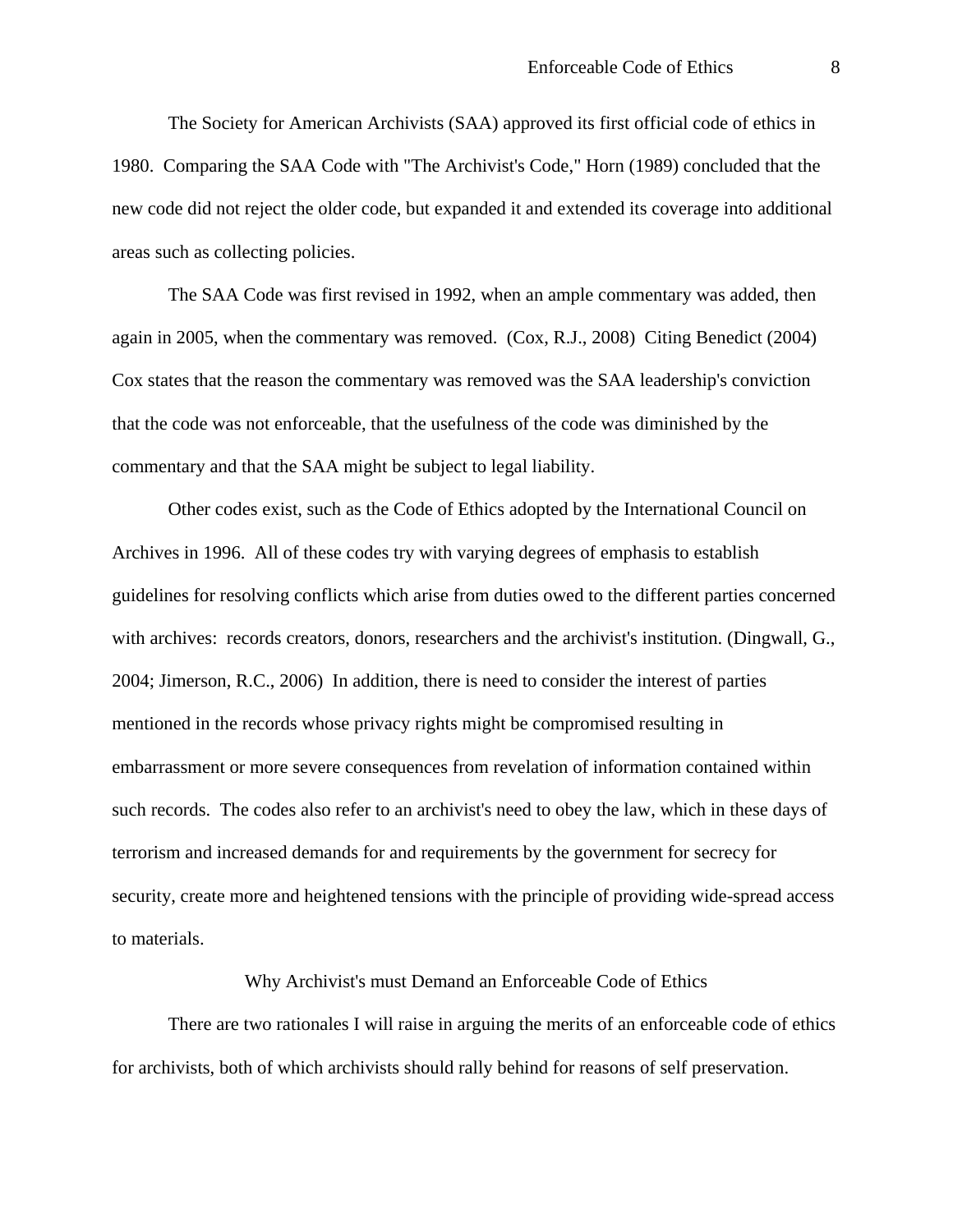Although interrelated and overlapping, my first contention is that archivists need a code to establish recognition among themselves of who they are; my second line of reasoning is the more familiar theme of providing a footing for the public confidence indispensible for the pivotal role role archivists are claiming in understanding ourselves as a culture.

#### *Archivist's Self Identification and Professionalism*

Archivists consider themselves professionals, but is archiving as currently practiced and understood a profession or merely an occupation or vocation? Harvey (2009) brings together a variety of definitions and understandings of what the characteristics of a profession are. The commonalities are a specialized body of knowledge, derived from research, education and training, public service or working for the public good, governance by a professional or regulatory body, and professional ethics. Language from the Australian Council of Professions (2004) definition of "profession" cited by Harvey highlights the importance of an enforceable code of ethics to a profession:

It is inherent in the definition of a profession that a code of ethics govern the activities of each profession[al]. Such codes require behaviour and practice beyond the personal moral obligations of an individual. They define and demand high standards of behaviour in respect to the services provided to the public and in dealing with professional colleagues. Further, these codes are enforced by the profession and are acknowledged and accepted by the community.

Measured against these criteria, archiving would appear to fall short of qualifying as a profession.

Today, although there is general understanding among the people who practice in the field of what is entailed in archiving, there is no consensus of what qualifies someone to be an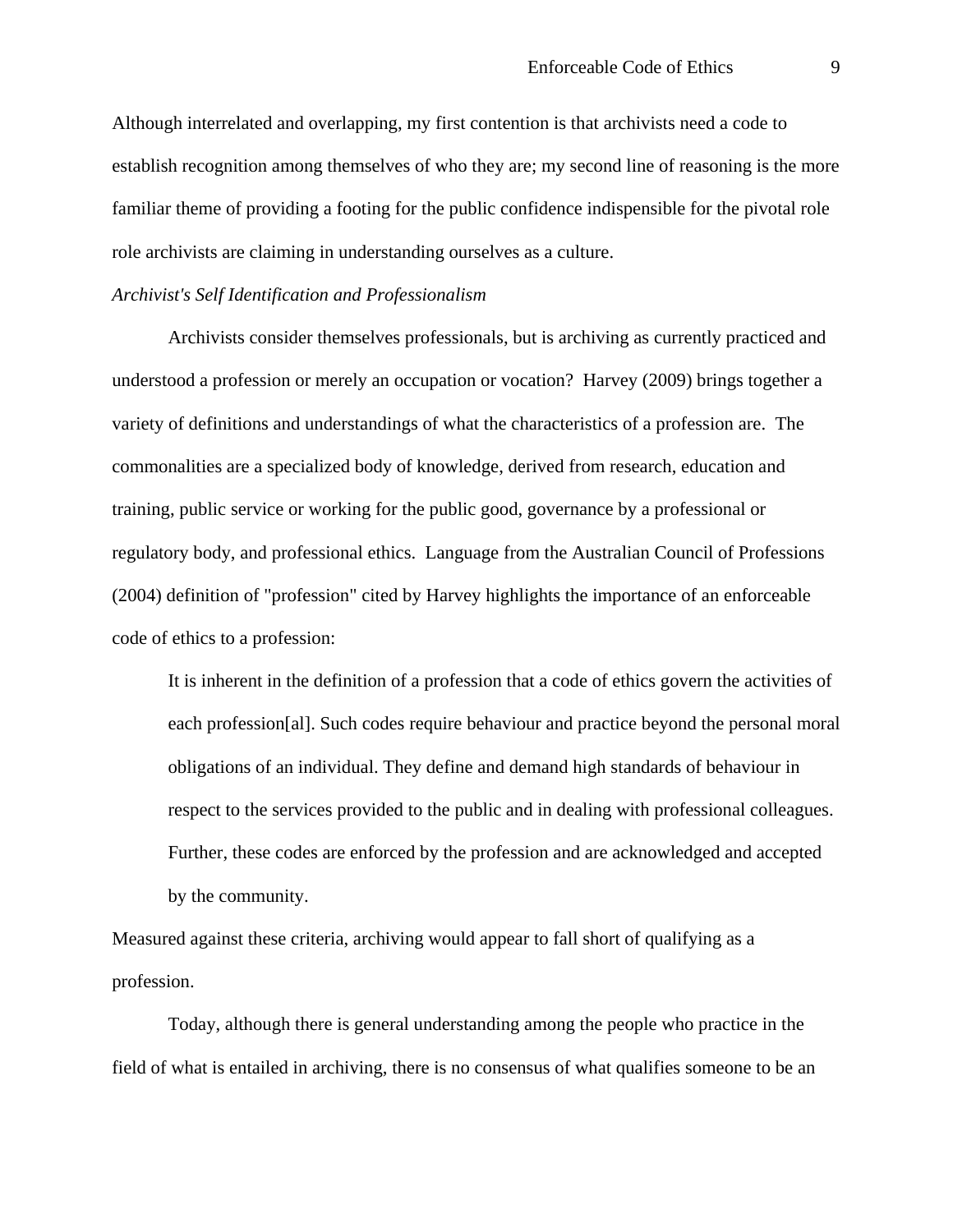archivist. There are no accepted educational requirements; while there are college curriculums and commercial programs which issue certificates in archiving, there is no industry standard or agreement on what the content of such programs should be. Different viewpoints exist not only as to the value of any such certificate, but where the focus of an archivist's education should lie – within a history department to provide a greater historical understanding of and perspective for creating context for a particular set of materials or the more modern approach of placing archival programs within schools of library and information science.

A code of ethics is obviously not a panacea for all the difficulties confronting archivists in establishing themselves as a fully fledged member in the ranks of professions, but can be a starting point to achieve that status. A code of ethics is a place where standards and norms can be established. It can serve as a centerpiece for identifying core requirements for a professional around which archivists could coalesce. A code of ethics could serve as the basis for archivists to recognize and appreciate themselves as a body engaged in supporting our society to know, understand and appreciate its culture.

An enforceable code of ethics would also have impact on another area related to professionalism. Archivists are employed in all sectors of our economy -- government, not-forprofit and private business. Each of these sectors potentially exposes the archivist to different pressures on how to perform his duties. Government archivists may be subject to political pressure or whims arising from changes in the ruling party; archivists in the not-for-profit sector may feel pressured by the vagaries of donors and the impact on an institution of threatened or actual loss of donations; in the private sector, loss of employment is a risk if one fails to follow the dictates of a superior. An enforceable code of ethics could help alleviate the pressure to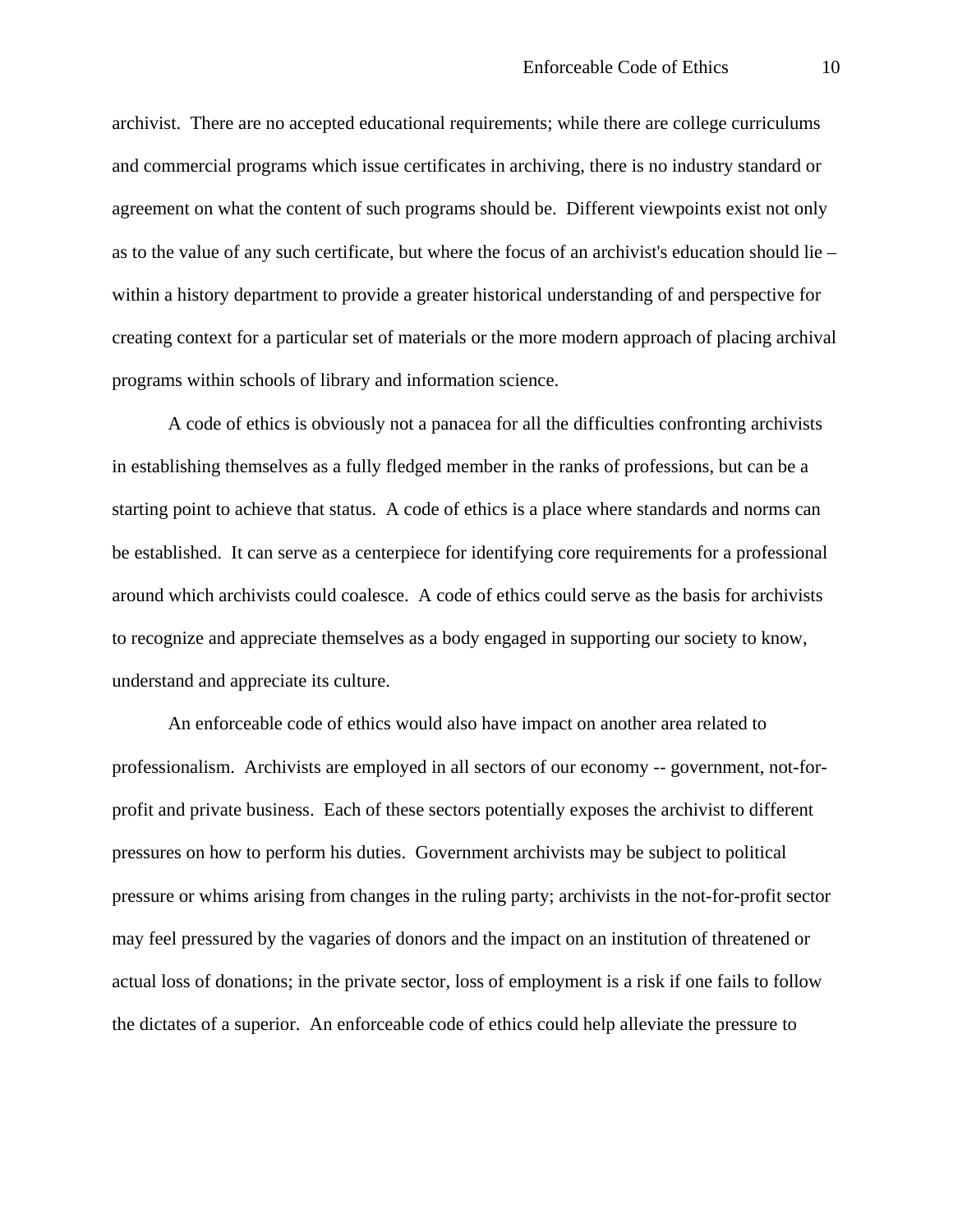perform in a less than professional manner – the threat to one's livelihood is lessened if potential replacements are bound by the same ethical concerns, and subject to the same guidelines.

To restate, my first argument for archivists to call for an enforceable code of ethics is in order for archivists to be recognized, and recognize their peers, as members of a full fledged profession, and gain the respect and an enhanced opportunity to demand the respect and emoluments consistent with such professionalism. Bolstering this argument is the support a code can provide for carrying out one's duties in a professional manner and withstanding undue pressure.

## *Establishing Trust with the Public*

My second contention is that an enforceable code of ethics is a requisite for the place archivists are carving out for themselves in our society. Archivists have always played a role in shaping our understanding of ourselves and our history. Even with the best intentions and efforts to present records and information without bias or interpretation, the acts of arranging, describing and creating context has imposed choices on records worked on by archivists. The need to restrict or deny access also can change the picture presented and with the quantity of records being generated causing a greater need for selection, archivists literally determine to a greater or lesser extent what we can know. New technologies present additional barriers to presenting records without coloration by the archivist's experiences – any order applied to "tweets" might be a misrepresentation of events which may have occurred simultaneously.

The archives of a society tell the story representing the collective memory of that society, offering a chance for society to study itself and reflect on where it has been and where it is going. It is a guide which a society can use to correct its course if the contents of that guide are accurate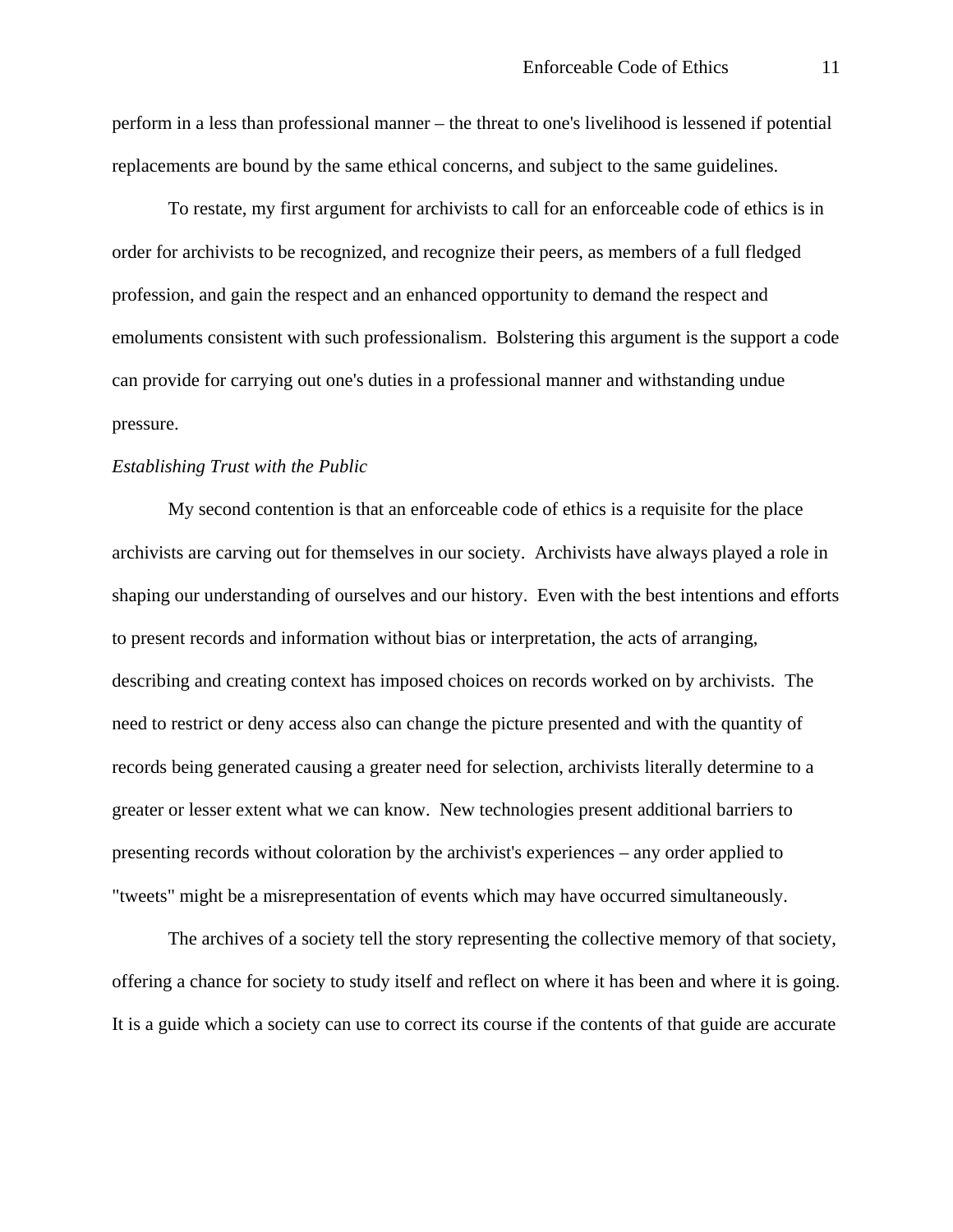and complete. Archives have the potential to great good if used properly or tremendous harm if used improperly or neglected. (Dingwall, 2004)

Archivists lay claim to be guardian of the archives. What assurance can they provide of their integrity and good faith in protecting this vital resource? Particularly in today's world, where institutions bid against each other for collections and donors offer papers and files only upon conditions that they be "sanitized," often by archivists specified by the donor, before access is offered to the public, what comfort can archivists provide that they realize they are undertaking a sacred trust?

A code of ethics, as the public face of a profession, can provide that comfort. It offers a way for the public to understand how a professional weighs competing rights and claims of different parties and balances those interests in making decisions. One of the defining traits of a profession is that its members in practicing the profession work for the public good. A code of ethics, either explicitly or in the strictures embodied in its guidelines, reveals how the public interest is taken into account when conflicts arise.

Dingwall (2004) cites Terry Eastwood for the proposition that archives are "arsenals of democratic accountability and continuity." Dingwall makes the case that although archivists believe they are motivated by concern for the public good, the general public does not necessarily share that. The explanation for the uncertainty about archivists' motives is attributed to a lack of knowledge about archives and the role they can play in defending democratic rights. The turbulent times we live in require archivists to "buoy the public faith" in the trustworthiness of archivists and archival institutions; for archivists to successfully educate the public in this fashion depends on being able to make reference to codified ethics as a justification for that faith. *Conclusions*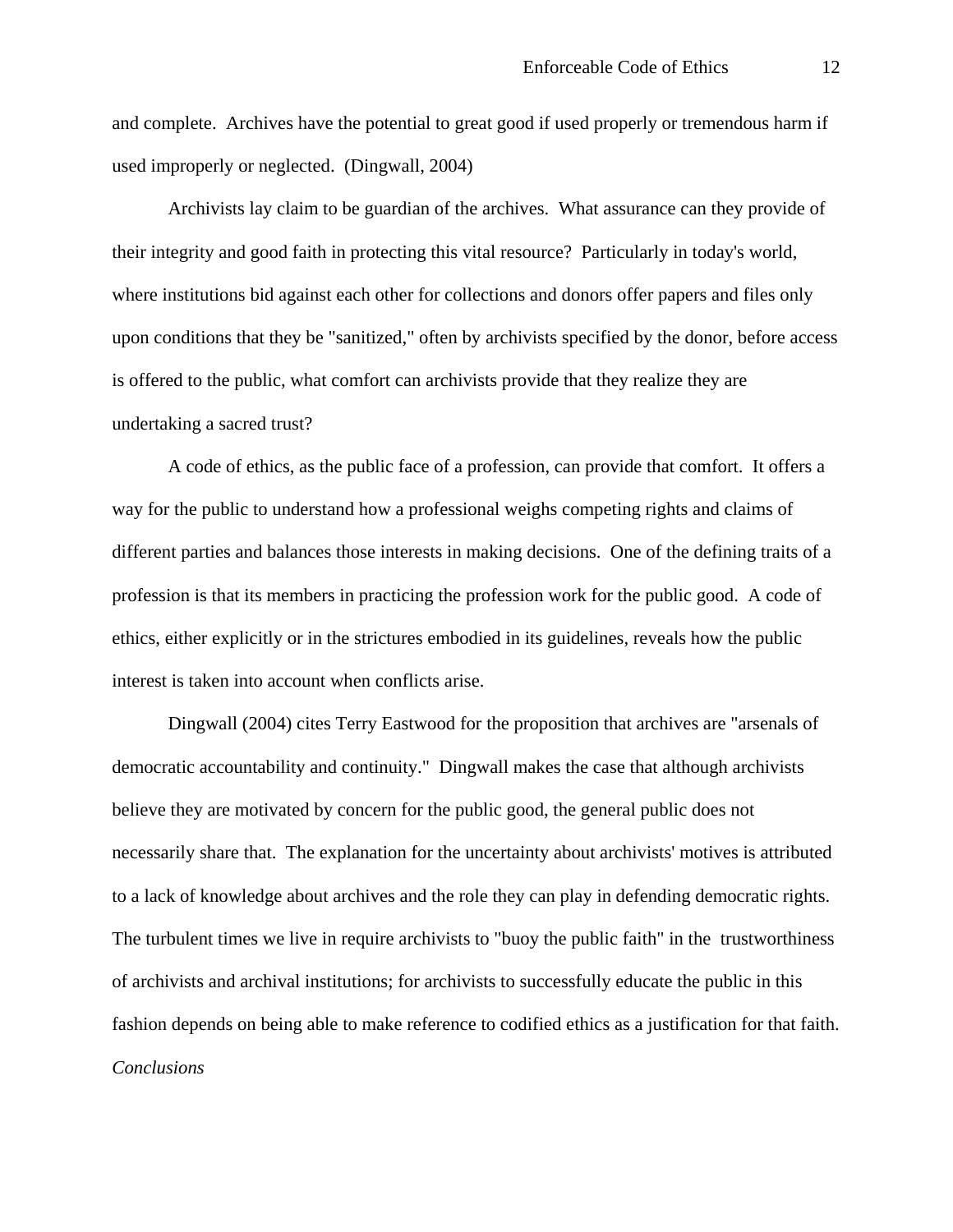As already noted, there already exist codes of ethics for archivists and archival institutions. What is lacking is general acceptance of any one code as the standard, and any means of enforcement. Archivists, both to develop a framework for professional relationships amongst themselves and to create a bond of trust with the public, need to devise a code of ethics which will have support and acceptance across the profession. Indeed it is necessary in order to be able to claim the status of a profession. Agreeing on a code is, however, only the first step; implementing a way to enforce the code is equally critical. Unless there are penalties and costs to violation of a code, it is merely a fanciful statement of how we wish the world to be. Unfortunately, the public trust which is needed now, and will only become more essential as time moves forward, will not develop unless the code of ethics truly serves as a governing document for the profession.

A key point that still needs addressing is that the code of ethics must be enforceable. To be enforceable, some governing or regulatory body must have authority to impose sanctions. This would require some type of licensing or certification to practice in the field, as well as a governing body. The changes required to implement a shift of that scale are beyond the scope of this paper and my argument; I am, however, arguing that the demand by archivists for an enforceable code would lead to the necessary changes. One possibility for moving forward would be for the SAA, the leading professional organization for archivists in this country, to take the lead in moving in this direction; this would require a reversal in some respects of positions previously taken. Rather than dreading the risk of litigation, the SAA should restore and expand commentary on its code, positioning itself to be the governing body of the profession. One approach might be to adapt the model the legal profession uses, providing not only commentary,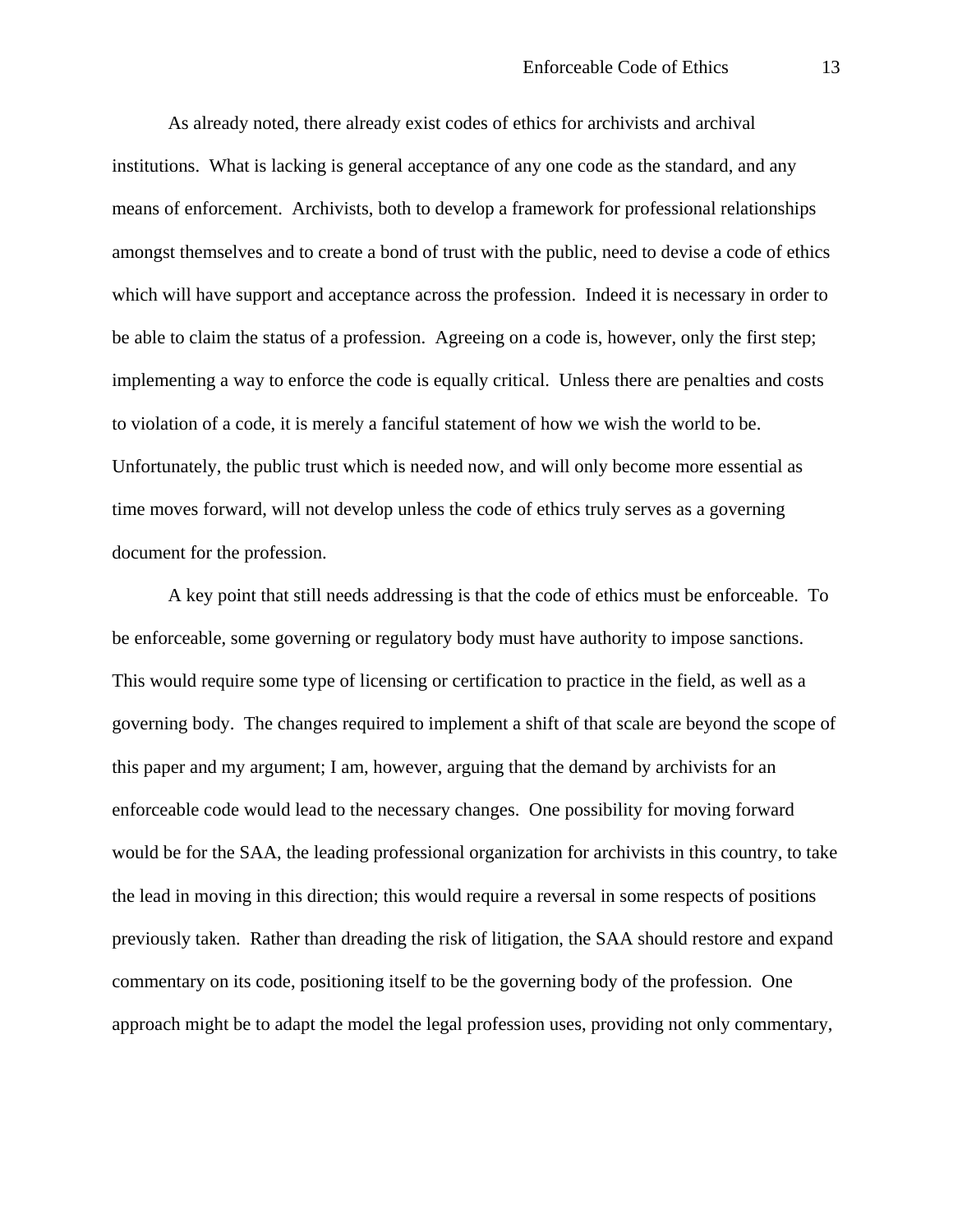but also offering advisory opinions upon request for specific circumstances and sponsoring ethics classes.

This paper is intended as a wakeup call, to have archivists start clamoring for an enforceable code of ethics as indispensable for the advancement, perhaps even the continued viability of archives as a profession. I recognize that effecting the changes needed, and implanting the conditions required for an enforceable code, will undoubtedly be a long and difficult process. But this will surely be easier and more to the liking of practitioners if archivists provide the impetus for change rather than waiting until rules and regulations are imposed on the field. I believe this is a chance for archivists to be proactive and take the first step to determining the future direction of the profession.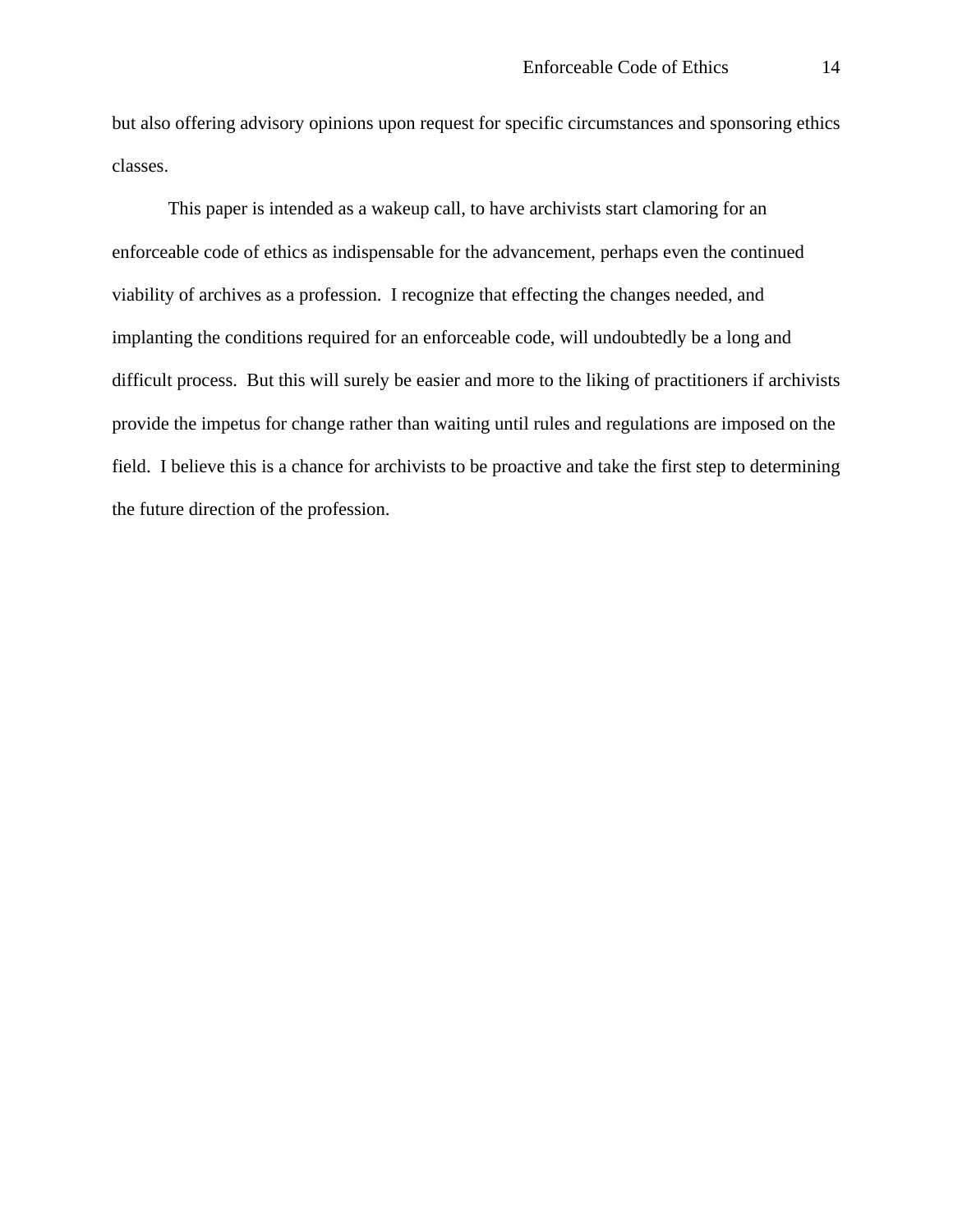## References

*The American Heritage® Dictionary of the English Language, Fourth Edition*. (2003).

Retrieved June 13, 2010 from [http://www.thefreedictionary.com/ethics.](http://www.thefreedictionary.com/ethics)

- Benedict, K. (2204). An evolution in a code of ethics. The Society of American Archivists. International Congress on Archives.
- Cox, R.J. (2008) Archival ethics: The truth of the matter. *Journal of the American Society for Information Science and* Technology, 59(7), 1128-1133.
- Cox, R.J., & O'Toole, J.M (2006). *Understanding Archives and Manuscripts*. Chicago: Society of American Archivists.
- Cyprus, S. (2010). *What Are Professional Ethics?* Retrieved June 13, 2010 from [http://www.wisegeek.com/what-are-professional-ethics.htm.](http://www.wisegeek.com/what-are-professional-ethics.htm)
- *Dictionary*.*com* (2010). *What Are Professional Ethics?* Retrieved June 13, 2010 from [http://dictionary.reference.com/ browse/ethics.](http://dictionary.reference.com/%20browse/ethics)
- Dingwall, G. (2004). *Trusting archivists: The role of archival ethics in establishing public faith*. American Archivist, 67, 11–30.
- Harvey, L. (2009). *Analytic Quality Glossary.* Retrieved June 21, 2010 from http://www.quality researchinternational.com/glossary/.
- Horn, D.E. (1989). The Development of Ethics in Archival Practice. *The American Archivist*, 52(1), 64-71.
- Jimerson, R.C. (2006). Ethical Concerns for Archivists. *The Public Historian*, 28(1), 87-92.
- Kayne, R. (2010). *What is the Difference Between Ethics and Morals?* Retrieved June 13, 2010 from [http://www.wisegeek.com/what-is-the-difference-between-ethics-and-morals.htm.](http://www.wisegeek.com/what-is-the-difference-between-ethics-and-morals.htm)